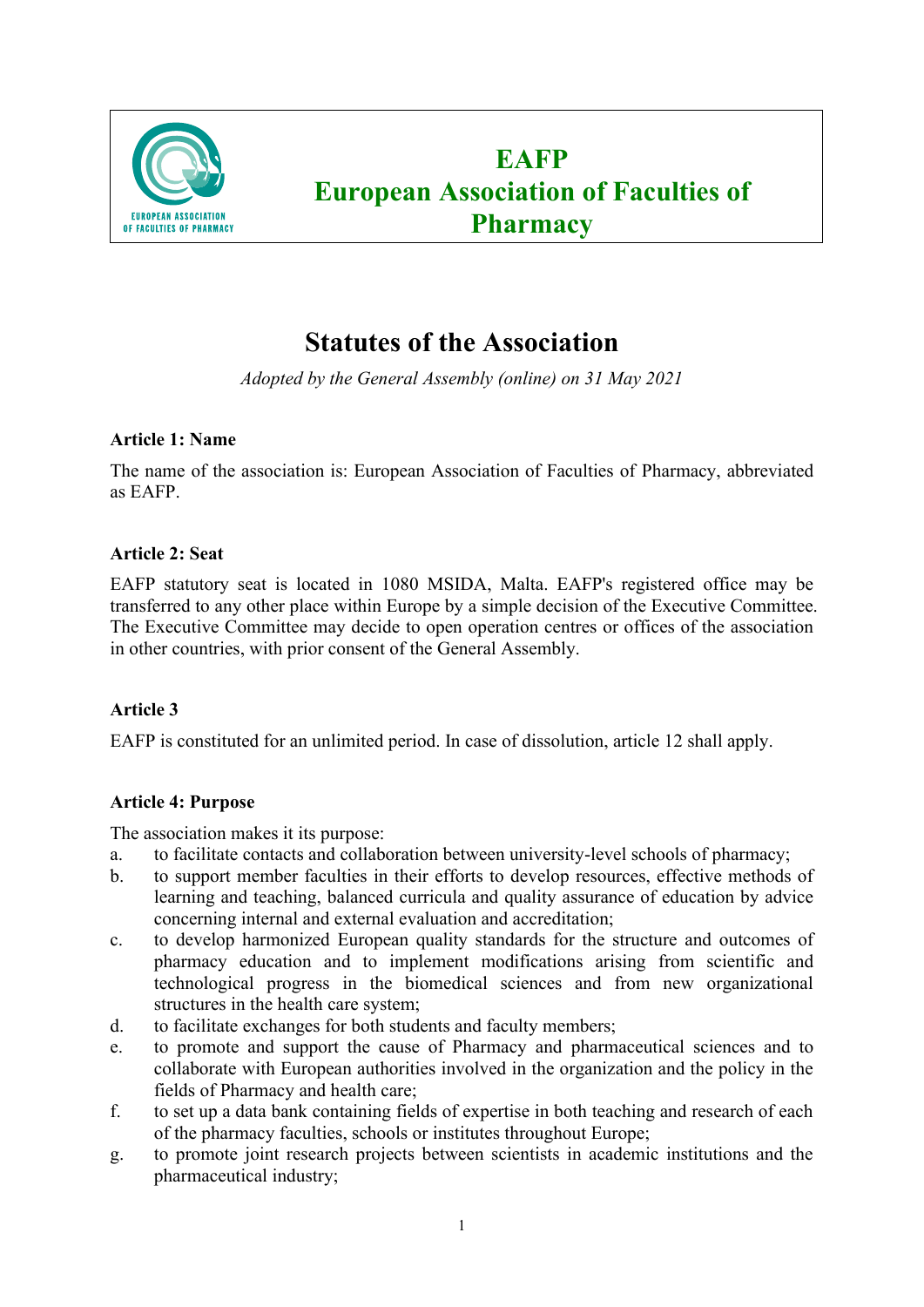- h. to keep its members informed of developments in and around the European Union and to facilitate the establishment of a common European Area of Higher Pharmacy Education and Research;
- i. to maintain cohesion of its members by organizing regular meetings at European level and by publishing newsletters;
- j. to cooperate with other national or international organizations in relevant fields.

## **Article 5: Language**

The working language of the association shall be English. Each member receiving publications and other documents from the association, will him/herself - in so far as necessary - have to see to the translation of these documents for its own members. The language used for the official documents and relations with national authorities shall be English. In case of dispute relating to the statutes between the members, the official published English version shall prevail. Towards third parties, the official published English version is the only relevant version.

## **Article 6: Membership**

6.1. Members

Three different membership categories are distinguished. All members are supposed to support the goals of EAFP, as described in article 4.

- a. Institutional membership: Open to all institutions of higher education (universities, faculties, schools, departments or institutes) offering courses that confer upon graduates the qualifications required for the recognition as a professional pharmacist as outlined by EC regulations. Each institution is represented by one person with voting rights at the General Assembly.
- b. Associate institutional membership: Open to all institutions in Europe or elsewhere who do not confer a EU-recognized professional pharmacy degree (i.e. having no access to a regular membership). Non-EU institutions, which confer locally recognized pharmacy degrees, can apply for an associate membership.
- c. Individual membership: Open to individuals (faculty and other teaching staff), who are or have been employed in Europe or elsewhere by an Institution, which confers a locally recognized professional pharmacy degree.
- 6.2. Access to membership

Institutions or individuals may apply for membership by submitting a Membership Application form (available on the EAFP website) to the Secretarial Office. Decisions about admission or non-admission are made by or on behalf of the Executive Committee. Negative decisions can be discussed.

The term of membership is one year and is subject to an annual membership fee.

#### 6.3. Subscription rate

The subscription rate is determined annually by the Executive Committee and then ratified by the General Assembly at the annual General Assembly

- 6.4. Institutional Membership includes the following rights:
	- a. to attend and to vote at the annual General Assembly
	- b. to be eligible for service on the Executive Committee
	- c. to be consulted in connection with the right of the Executive Committee to make statements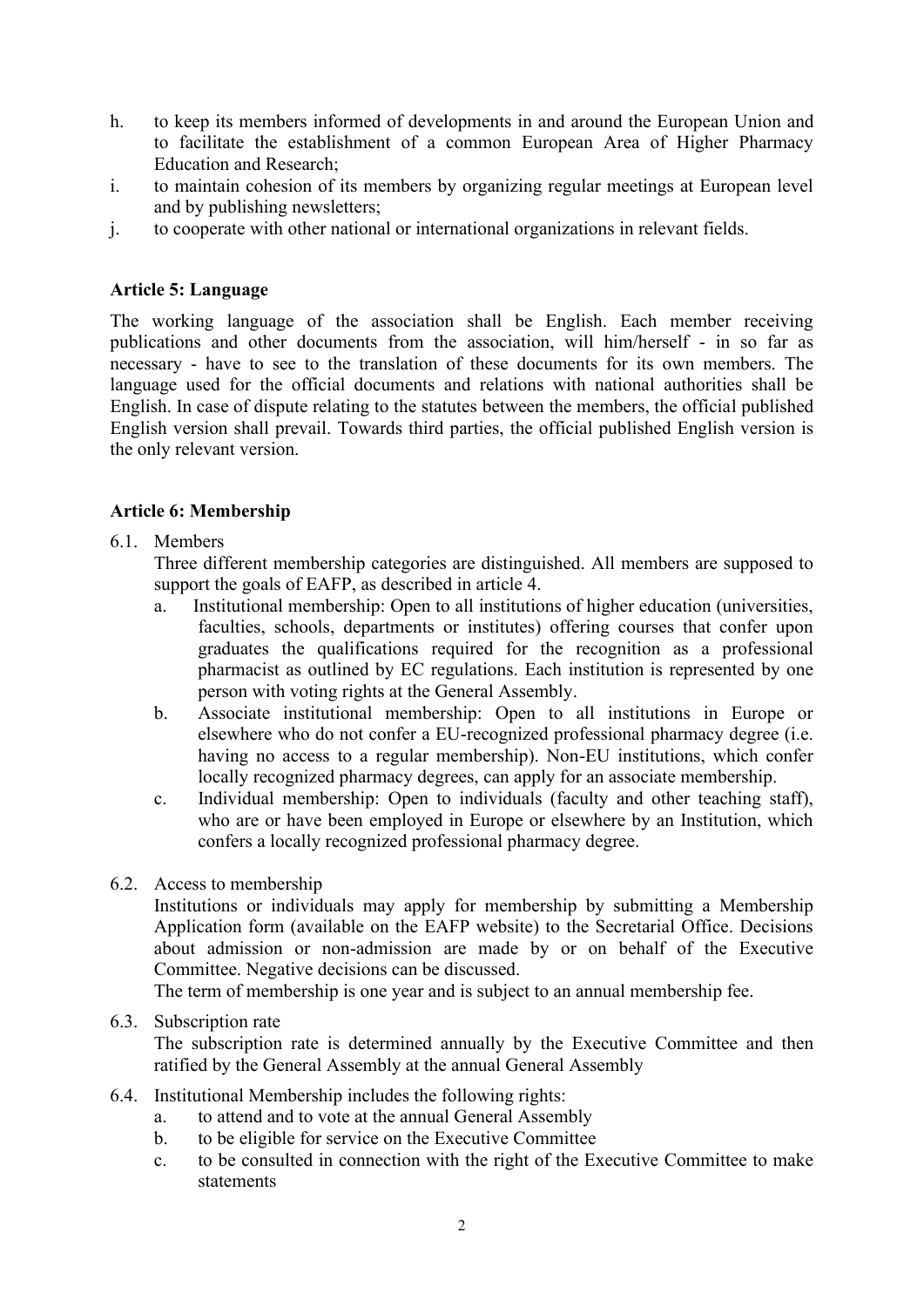- d. to propose changes to the statutes
- e. to regular updates on the association's activities on higher pharmacy education and research related information
- f. to use the EAFP Executive Committee as a source of information and a platform of contact with other European Faculties of Pharmacy

Associate institutional members and (regular and associate) individual members have no passive or active voting rights. Membership includes access to regular updates on the association's activities on higher pharmacy education and research related information and to use EAFP as a platform for contacts and source of information.

- 6.5. Membership requires the following duties:
	- a. active participation in EAFP activities through regular correspondence, by attending meetings and contributing to the EAFP's actions and initiatives
	- b. be responsive to requests of information
	- c. payment of the annual fee or contribution equivalent determined by the General Assembly The members cannot, in any way, be held liable for undertakings of debts of the association.
- 6.6. Loss of membership

The membership ends:

- a. by the member giving notice; each member has the right to withdraw from the association at any time, but subject to the obligation to pay the total fee due until the end of the financial year, by addressing a written letter of resignation to the President of the Executive Committee. Notice of termination of the membership can only be given in writing.
- b. by the Executive Committee giving notice that the member is deemed by rights having resigned with immediate effect, if the member does not pay the annual fees while the organisation has been notified and given an additional delay of three month to execute the payment. In addition to not paying the annual membership fees, termination of membership can also take place by exclusion when a member has ceased to fulfil the requirements of the articles of association. The exclusion of the involved member will be proposed by the Executive Committee, decided by the General Assembly voting to a two thirds (2/3) majority of the members present or represented and enters into effect on the same financial year.

If membership ends during the course of the association's financial year, the full membership fee for such financial year shall remain due. The member whose membership ended shall not be entitled to claim any reimbursement of its membership fees or contributions nor any compensation, unless accepted by the full Executive Committee, meeting in an extraordinary meeting.

6.7. Membership fees and contributions Membership fees are annual. Membership fees are discussed and reviewed at the General Assembly based on proposals made by the Treasurer.

#### **Article 7: General Assembly**

- 7.1. The General Assembly is the supreme governing body of the association. The General Assembly is composed of the members.
- 7.2. The General Assembly meets at least once a year or as often as decided by the Executive Committee.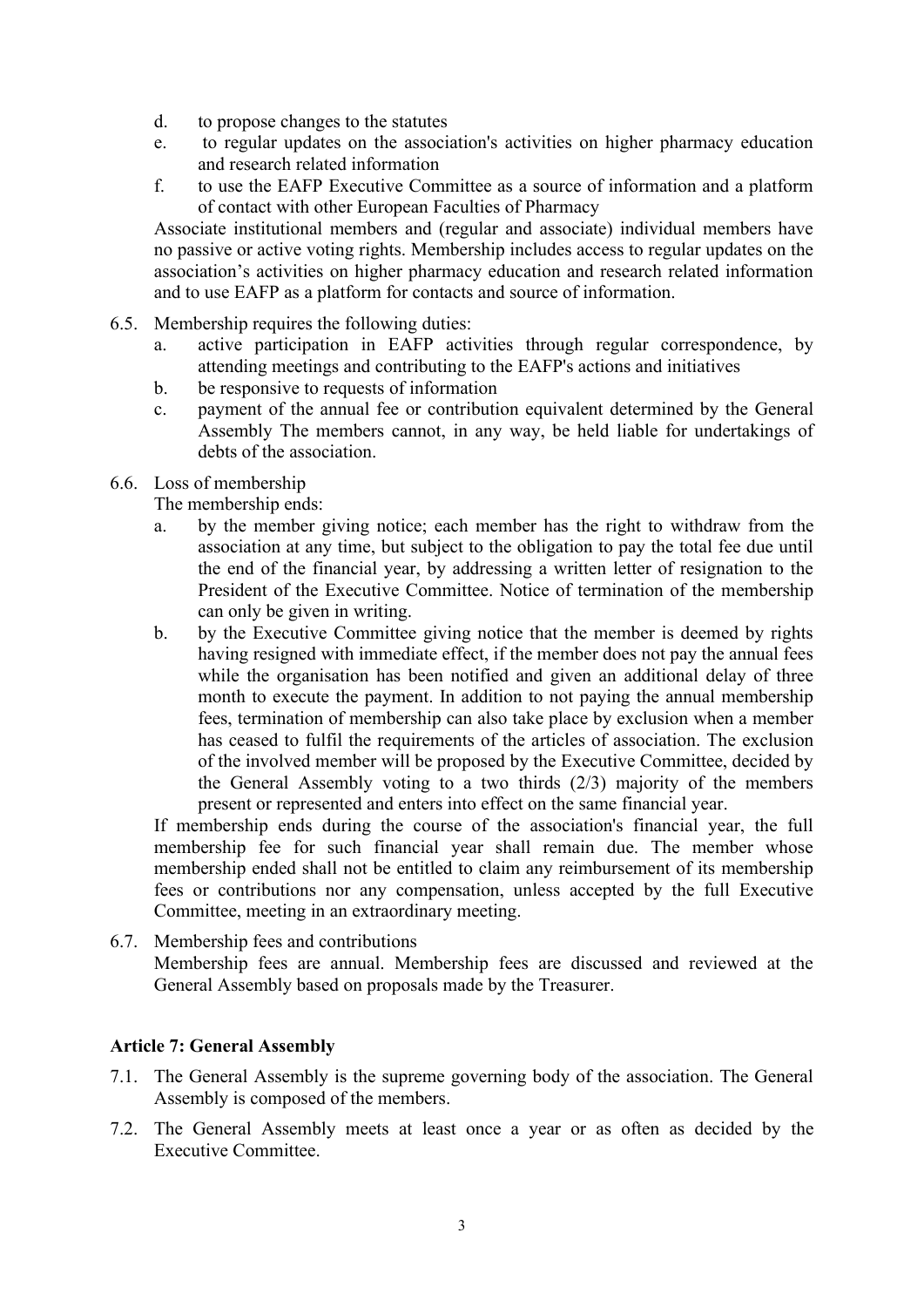- 7.3. An extraordinary meeting of the General Assembly may be convened at sixty (60) days' notice at the request of a minimum of two thirds of the members of the Executive Committee or when at least one/tenth of the members have expressed their written wish thereto.
- 7.4. The President is responsible for summoning the members to a General Assembly, by written notification of time and place to the members at least eight weeks prior to the date of the meeting. At least two weeks before the appointed date, the full agenda for the meeting shall be sent out including any reports and documents submitted by the Executive Committee to the General Assembly and related to agenda items.
- 7.5. A General Assembly shall be deemed properly constituted when at least one half of the members are present or represented at the meeting. Should this quorum not be reached, a second General Assembly may be convened in four weeks time, provided that this procedure is announced in the calling notice, and may deliberate validly irrespective of the number of present or represented.
- 7.6. Voting procedures:
	- a. Each member has one vote in the General Assembly.
	- b. Members may be represented at a General Assembly meeting by proxy; each proxy holder may hold a maximum of three (3) proxies for absent members.
- 7.7. The General Assembly is led by the President or by the Vice-President in his/her absence. The minutes of the meeting are drawn up, under the responsibility of the General Secretary and are confirmed by the following General Assembly. The final minutes shall be signed by the chairperson of the meeting and another attending member. The original minutes shall be kept in a separate register at the registered office of the association, where any member may consult them.
- 7.8. The minutes of the General Assembly annual meeting should be made available to the members no later than 90 days after the meeting end.
- 7.9. In so far as these articles of association do not stipulate otherwise, the General Assembly shall take decisions by an absolute majority of votes of the members present or represented. Abstentions do not count for obtaining the majority.
- 7.10. Voting can be done by show of hand or by secret ballot. Voting by secret ballot takes place when the vote is to nominate Executive Committee members and there is more than one candidate for a given position, and for any other purposes when requested by a minimum of one of the members present in the meeting.
- 7.11. Should an absolute majority of votes not be obtained when voting for individuals with regard to an appointment, a second ballot shall take place between the two individuals obtaining the most votes. Should more than two individuals obtain the most votes, all of them will share in the second ballot. In case of a tie of votes, or when a simple majority of votes is not obtained, the two individuals who together received the highest number of votes in both ballots shall be voted on again. Should the votes then tie again, the representative from the member with the highest number of individual members shall be appointed.
- 7.12. Role of the General Assembly
	- The General Assembly shall:
	- a. appoint and dismiss members of the Executive Committee;
	- b. approve the statements proposed by the Executive Committee;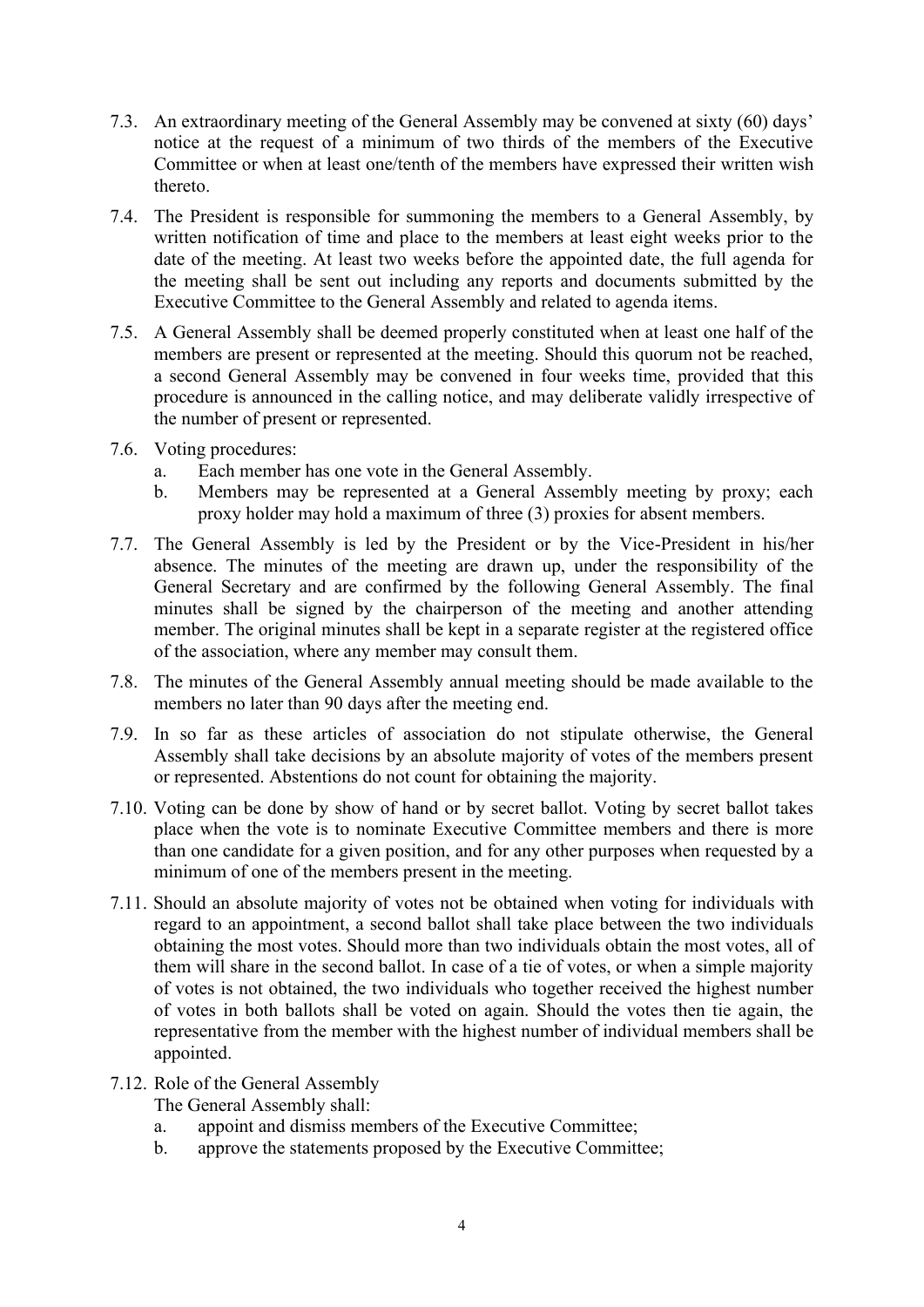- c. approve the strategy, priorities and targets of EAFP and the determination of its policy proposed by the Executive Committee;
- d. approve the location of the annual congress and of the next general assemblies;
- e. appoint and dismiss auditors and determine their salary if allocated;
- f. approve the financial report presented by the Treasurer and the report of the professional independent auditor who audited EAFP annual accountancy;
- g. determine the amount of the membership fee based on criteria proposed by the Executive Committee;
- h. approve the association annual reports presented by Executive Committee members;
- i. approve the annual accounts and the budget;
- j. discharge Executive Committee members and auditors;
- k. approve any decision to initiate legal proceedings
- l. modify the statutes;
- m. dissolve the association;
- n. have the residual powers not allocated to the Executive Committee by these statutes or the law.

#### **Article 8: Executive Committee**

8.1. Responsibilities of the Executive Committee

The Executive Committee is appointed by the General Assembly. The Executive Committee shall be entrusted with the fiduciary and management responsibility for the affairs of EAFP. The Executive Committee shall sustain a strong vision and strategy for the association, develop and implement policies, and assure accountability, organizational effectiveness and member value.

8.2. Power and Authority

The Executive Committee shall have all the necessary power in order to manage and to represent the association judicially and extrajudicially. All members of EAFP's Executive Committee have equal authority and responsibility for the affairs of the association. Except for a specific delegation of power, the Executive Committee members act collectively.

- 8.3. Number of Executive Committee members The number of members shall be 11.
- 8.4. Composition of the Executive Committee

The Executive Committee is appointed by the General Assembly and elects from its ranks and by secret ballot the following officers:

- a. a President
- b. a Vice-President
- c. a Treasurer
- d. a General Secretary

Members must have a university function. The composition of the Executive Committee should be adequately representing the European states, both in geographic and population terms. No more than two members of the Executive Committee may originate from the same country.

8.5. After his/her retirement the President may continue to assist the Executive Committee and advise/mentor new Executive Committee members for a period of one years without voting rights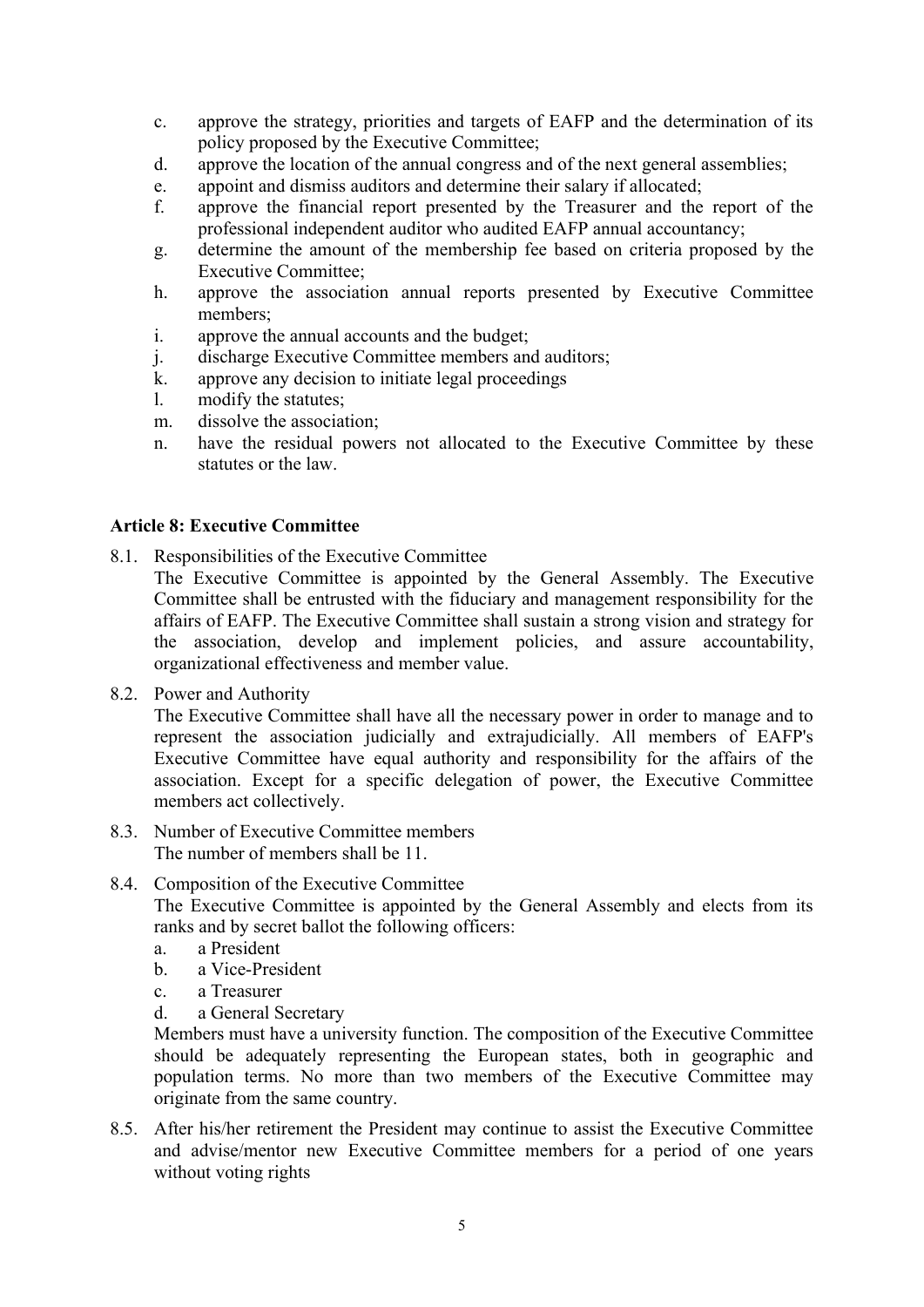- 8.6. There will be honorary president(s) and honorary members of the Executive committee to be approved by the Executive committee upon proposal by at least two full members
- 8.7. Executive Committee members terms and functions The members of the Executive Committee are elected in office for a period of three years and shall retire at the time of the General Assembly in the third year. Each Executive Committee member is eligible for re-election twice. In exceptional circumstances the Executive Committee may decide by majority vote that a member may stand for re-election more than twice if it is in the interest of the association.
- 8.8. Major duties of Executive Committee members
	- a. governing EAFP by the broad policies developed by the Executive Committee;
	- b. to establish overall long and short term goals, objectives and priorities for the association in meeting the needs of European Faculties of Pharmacy;
	- c. recommend policy to the General Assembly;
	- d. to examine applications for admission to the Association and grant admission for applicants with positive evaluations;
	- e. to promote EAFP membership through community networking, and other activities;
	- f. being accountable and seeking nominations for election to the Executive Committee when appropriate;
	- g. the preparation and convening of the General Assembly; rendering accounts; filing petitions with regard to passing resolutions, concerning the specific work (business at hand);
	- h. the execution and/or coordination of the implementation of the resolutions which were determined at the General Assembly;
	- i. to settle all issues, which are not otherwise regulated by acts (principles) reserved by right of the delegates assembly;
	- j. to prepare for and participate in the discussions and the deliberations of the Executive Committee.
- 8.9. Executive Committee members exercise their activities within EAFP without remuneration.
- 8.10. The Executive Committee shall meet at least once a year and are convened by the President. The Committee's quorum is six. Resolutions are passed by majority vote . In a case of a tie of votes, the President shall have a casting vote.
- 8.11. All elections to the Executive Committee are personal. If an Executive Committee member resigns during his/her term of office, a new member shall be elected at the next General Assembly.
- 8.12. Membership of the Executive Committee shall end by:
	- a. the member's resignation from the Executive Committee; any member of the Executive Committee who have been absent for three consecutive meetings without due reason can be considered as having resigned;
	- b. the removal from office by the General Assembly;
	- c. the completion of the term of office;
	- d. death of the Executive Committee member.
- 8.13. A member of the Executive Committee can be suspended or discharged by the General Assembly, with three fourth of the votes of the members present or represented at the General Assembly. The suspended member of the Executive Committee shall be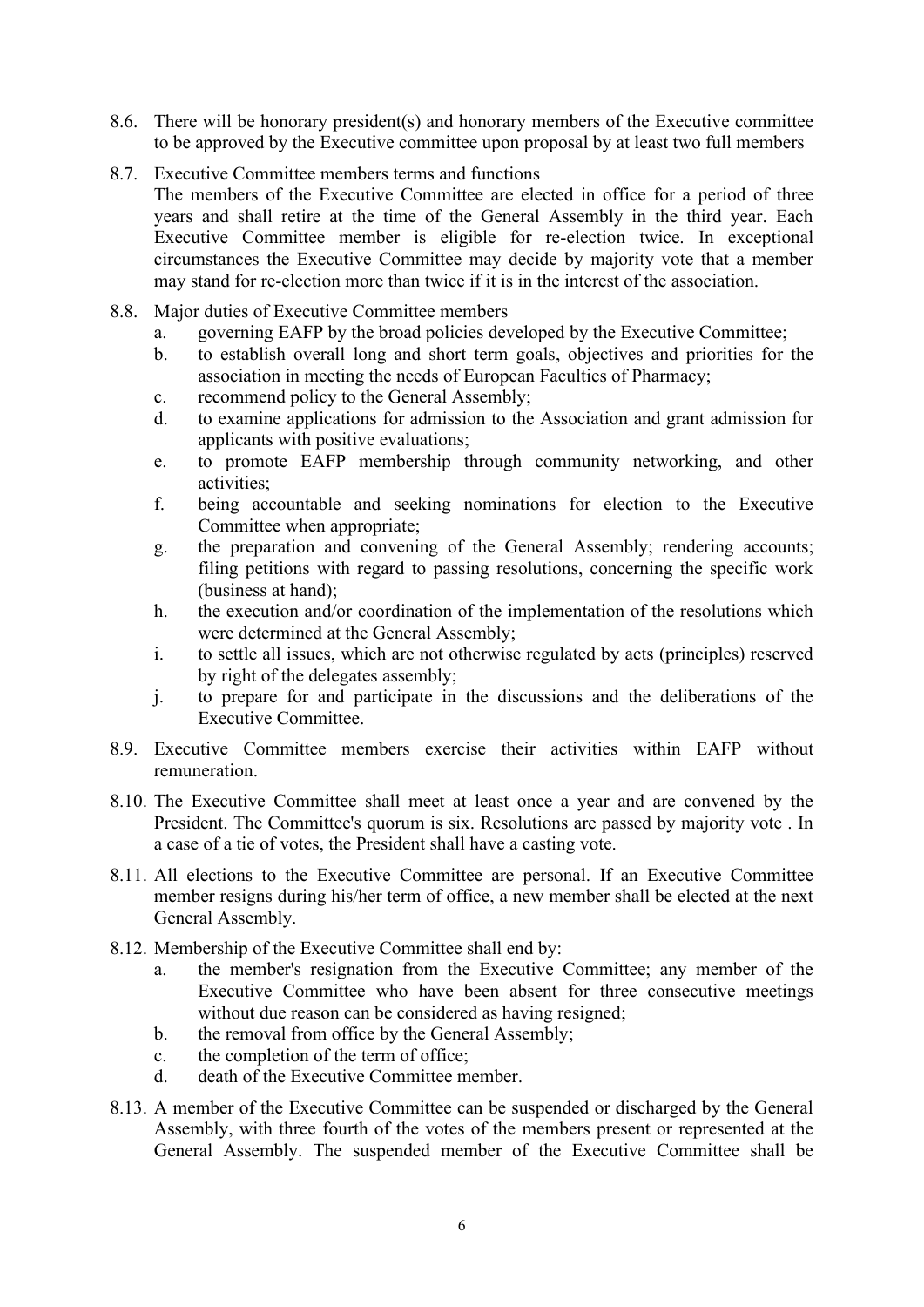granted the opportunity to account for his/her actions before the General Assembly and in doing so may have him/her-self represented by counsel at his/her cost.

- 8.14. Executive Committee members may at any time present their resignation by registered letter addressed to the President, or in the case of the President's resignation to the Vice President. The resignation will be effective once the acknowledgment of receipt of the registered letter has been signed by the President or the Vice President.
- 8.15. Executive Committee vacancies. Should a position become vacant, the Executive Committee can temporarily appoint a member to fill the vacancy until the next General Assembly when the ordinary procedure can take place. The term of office for a temporary appointment is only as long as the unexpired period for the predecessor's term of office.

#### **Article 9: Representation of the association**

Besides the Executive Committee, the President and one of the other members of the Executive Committee shall jointly represent the association. All acts involving the association in legal or extra-legal actions must be signed jointly by two Executive Committee members, including the President.

#### **Article 10: Funds, financial year, budget and annual report and accounts**

10.1. The association's funds consist of:

- a. annual subscriptions from the members and associate members;
- b. grants and subsidies from European or National organizations;
- c. subsidies or donations from local authorities or commercial enterprises;
- d. any other funding allowed by law.

The subscription rates are determined annually by the Executive Committee and ratified by the General Assembly.

- 10.2. The association's financial year starts on January 1st, every year.
- 10.3. Unless the law requires the appointment of an independent, external auditor by the General Assembly in order to audit EAFP's annual accounts, the association's accounts are audited by two of its members' representatives. Auditors are appointed every year during the general assembly, for the following year.
- 10.4. Every year, the Executive Committee presents for approval to the General Assembly the full annual accounts, including the balance sheet and the statement of income and expenditure over the past financial year together with a detailed annual report, and a budget for the next financial year.
- 10.5. After the approval of the balance sheet and statement of income and expenditure the General Assembly shall discharge the Executive Committee from its financial responsibility.
- 10.6. The membership fee is to be paid annually.

#### **Article 11: Amendment to the articles of association**

Amendments to the articles of the association can be proposed by the Executive Committee or by at least two members. Such a proposal can only be considered by a General Assembly. The